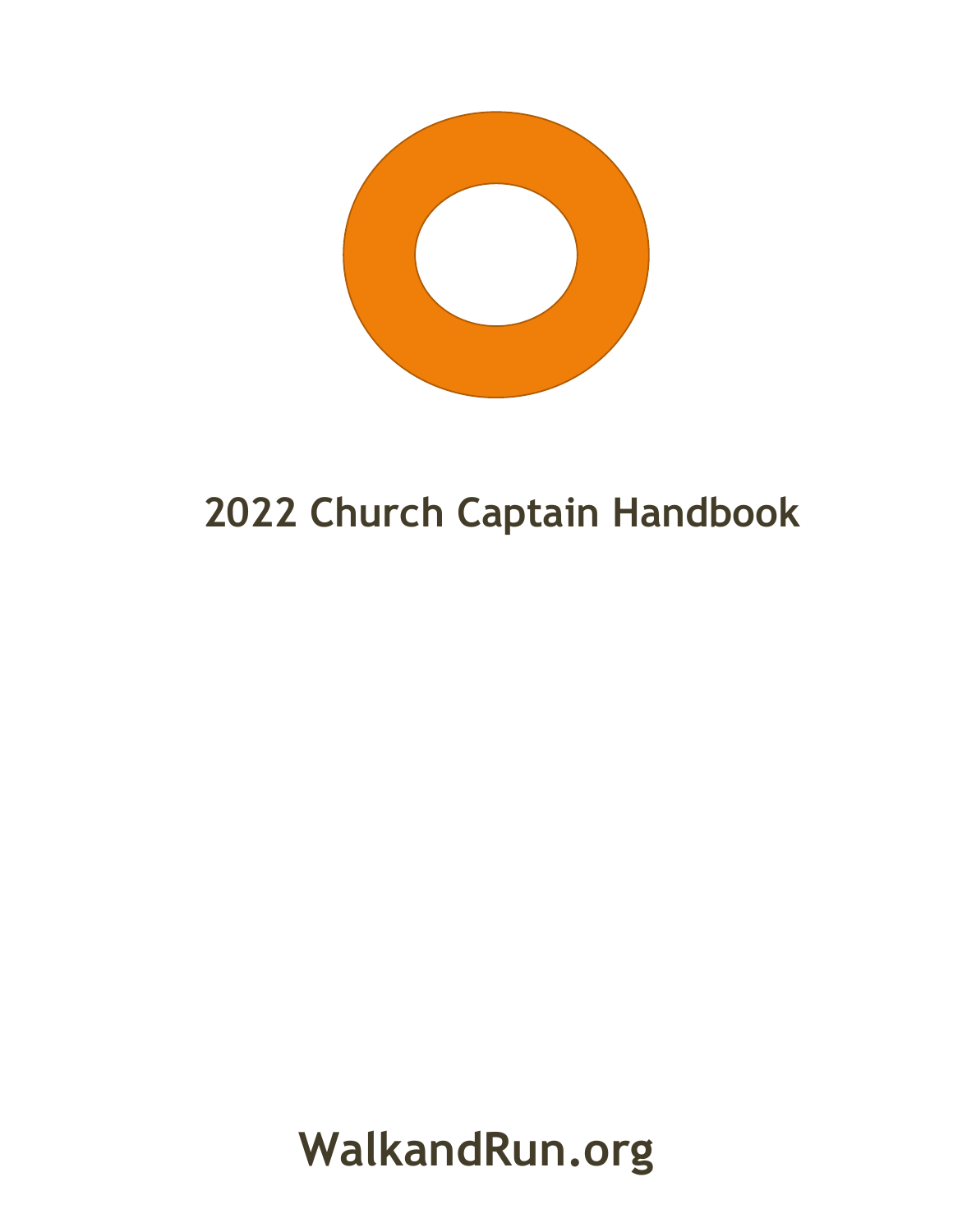

# **WELCOME TO THE TEAM, CHURCH CAPTAIN!**

Thank you for volunteering to be a Church Captain for this year's Wellspring Life Ministry Walk and 5k Run for Life. Your passion for this ministry and your enthusiasm will make this year's event a great success! Each participant is a powerful voice for this ministry, helping to raise funds for the ministry that will directly impact the lives of babies and families in our community.

A Church Captain (CC) is very important in getting your church motivated for the Walk and Run. Your church is full of people who want to support the Clinic through partnership and/or volunteering, or could benefit now or in the future from Clinic services.

This Handbook and the documents on WalkandRun.org/church-captain will give you everything you need to build a successful Church Team for the Walk and Run for Life in September.

**Before we dig in, a word of encouragement:** Your job as a Church Captain is to extend the invitation to the people of your church, but God is in charge of changing their hearts. Whether your team has 2 people or 20, God will bring the ones He wants. So we'll do our job, God will do His, and we'll all have an awesome Walk and Run for Life.

### **Ready? Let's get started!**

# **EVENT DETAILS**

| WHEN:         | Saturday, September 24, 2022, 8am-11am (5k)<br>starts at 9am sharp)                                                                                                        |
|---------------|----------------------------------------------------------------------------------------------------------------------------------------------------------------------------|
| <b>WHERE:</b> | Mid-Atlantic Community Church, 2485<br>Davidsonville Rd, Gambrills, MD 21054                                                                                               |
| WHY:          | To raise funds to support Wellspring Life's<br>mission of helping women, saving babies, and<br>sharing Jesus.                                                              |
| WHO:          | Hundreds of caring people in your church and<br>throughout our community who are<br>passionate about LIFE, care about Wellspring<br>Life Ministry, and want to support it! |
| HOW:          | Church Teams and Fundraising Walkers and<br>Runners are the backbone of this event - as<br>well as many non-church teams and<br>corporate sponsors.                        |

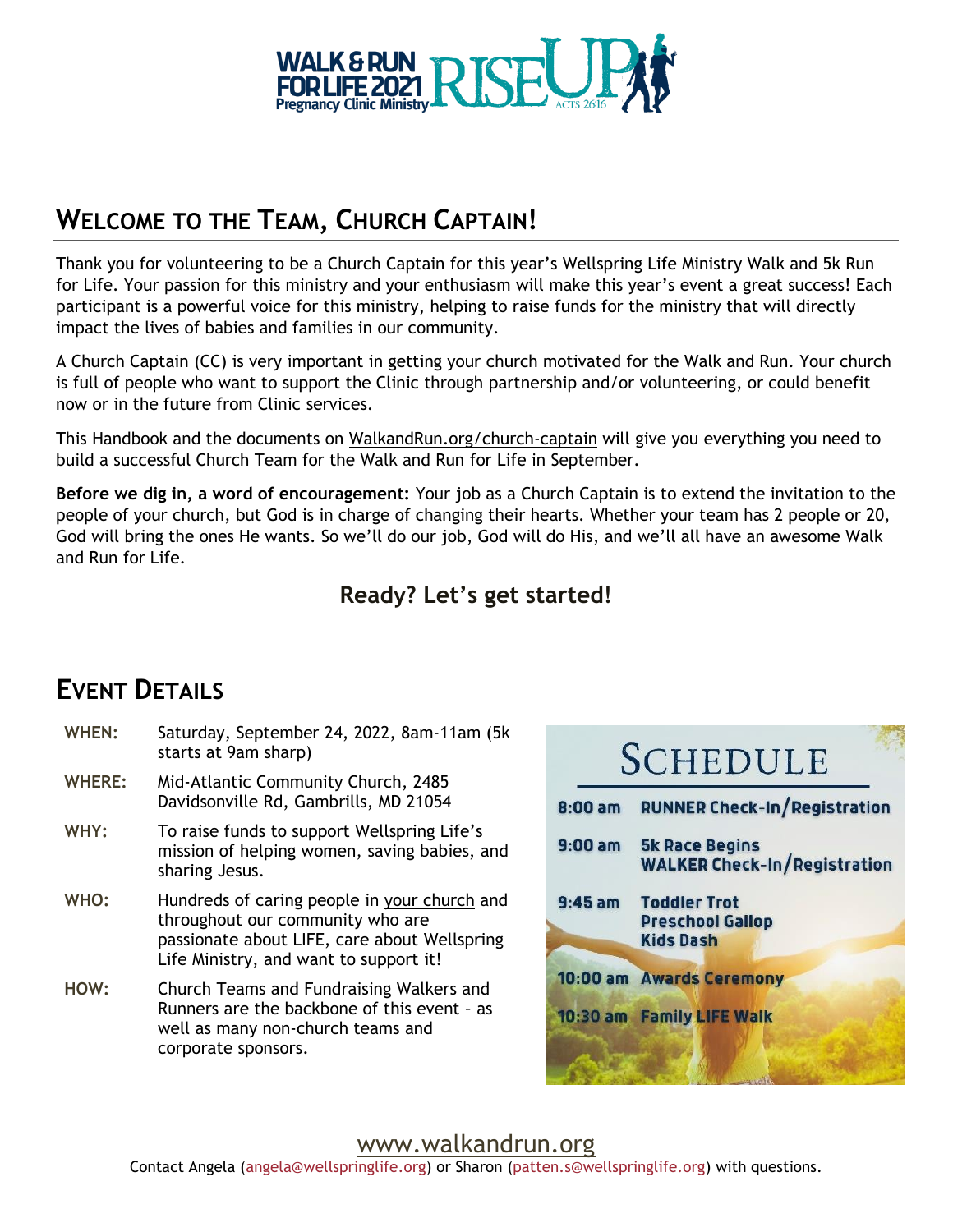

# **OUR GOAL**

So, what is the goal of Wellspring Life's Walk and 5k Run for Life?

Great question. The Walk and Run is an exciting, family-oriented celebration of Life, set in the beauty of God's outdoor creation. And this year, we have some fun virtual options that allow for greater participation, even during these uncertain times. We're going to have a lot of fun. But our real goal – which we can't lose sight of – is this:

#### *Raise funds to support the work of the Ministry: Saving Lives, Changing Lives and Sharing Jesus.*

**Here's the truth:** It doesn't matter how many people we have registered or attending our Walk and Run events. If participants aren't raising money, we'll have a really great party – but we won't make a big difference for Life.

However, when Walkers and Runners get support from their friends, family, coworkers, etc.), together, we will save lives and impact families around our community.

**As a Church Captain, your goal is to build a team of Walkers, Runners, and families from your Church to participate in the Walk and Run, and then encourage them to raise funds.** 

# **CHURCH CAPTAIN DUTIES**

Here's a breakdown of what a Church Captain actually does:

➔ *Engage Leadership:* We have already reached out to your church leadership team about the event. But it's helpful for you to engage with your pastor or church leadership to secure their support and share your plans to promote the Walk and Run. CCs also invite Pastors and church leadership to join the Church Team.

*Pro-Tip: If you or a teammate is getting close to your goal, encourage them to raise the goal a little higher.* 

- ➔ *Fundraise:* CCs set the tone for their team by fundraising themselves. They also encourage each team member to raise a minimum of \$150.
- ➔ *Tell others:* We are reaching out to your church with slides and videos but CCs help by making sure that the event is promoted and encourage signups. You know your church best!
- ➔ *Generate Excitement:* Set a group goal start an event group on Facebook brainstorm a group fundraiser – compete against the youth group. There are lots of ways to generate excitement!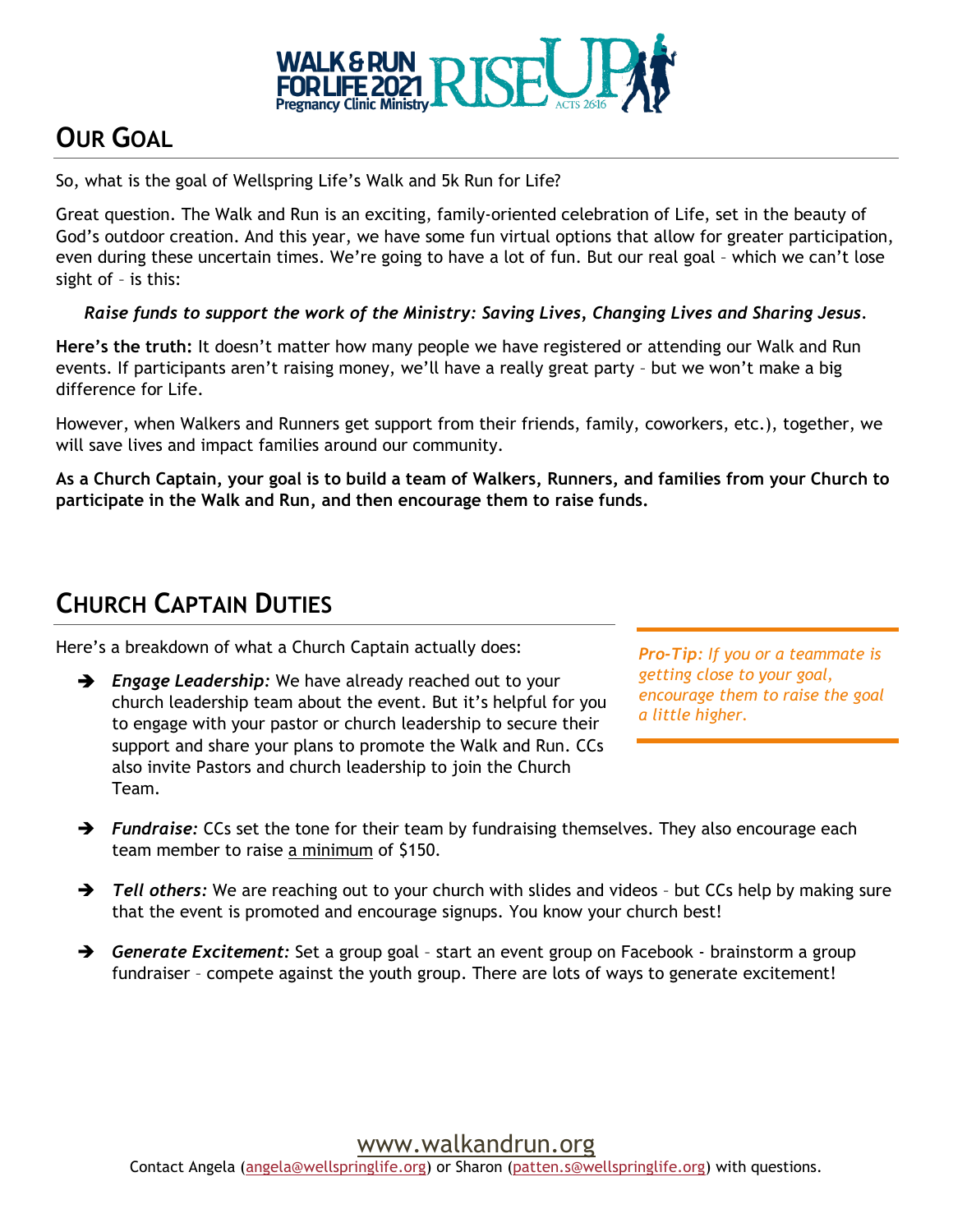

## **REGISTRATION INFORMATION**

Registration is online – and it is easy. Participants can also register onsite.

**Here are the participant registration options:**

- **RUNNER** for the 5k timed run (\$45 entrance fee)
- **WALKER** for the Life Walk (no fee)
- **TODDLER TROT**: for ages 0-3 (no fee)
- **PRESCHOOL GALLOP:** ages 4-5
- **KIDS DASH:** for ages 6-7 (no fee)

**Note:** Everyone – Runner, Walker, Kids – can participate in a team. And, everyone will have their own personal FundEasy page for easy fundraising. (Families can choose to register as a family, which will create a single fundraising for the whole family to use.)

Once you register online, follow the prompts to set up your secure FundEasy page. Personalize this page, and grab your URL to share on emails and social media for fundraising. This is also where you'll set up your team name, under the Team tab.

# **THE SUPPORT TEAMMATE**

Each team will get a "dummy" teammate named Support <YourChurchName>. This participant comes with their own FundEasy page, which we have customized for your church.

#### **To get to your Support Teammate's page:**

- 1. Go to FundEasy.com and search for "Support."
- 2. Find and click on your church you might need to go to the next page.
- 3. Click "Log In" in the upper left. We will send you your username and password.
- $\rightarrow$  You might need to log out of your personal profile before logging in.

Your Support Teammate – not to be confused with your own personal fundraising page, which you will receive when you register – will be used as a home page for your team and a place to gather **team** donations.

From this page, church members can donate to your team's goal and/or join the team, so use the Support Teammate's URL when sharing with your church.

**Record Offline Gift Details** Sponsors<sup>O</sup>  $Mv$  Team Visitors **(iii** Updates<sup>0</sup> **Online Gift** My Welcome Message Edit Message **SPREAD THE WORD** Welcome to the CCF Striders Team Page!  $f$  y in t We are excited to raise funds for the Pregnancy Clinic! The Pregnancy Clinic opened in 1982 to serve the needs of women facing unplanned pregnancies. They offer free medical and support<br>services that empower families to choose life. Let's all support them at their annual Celebration of ph Like 0 More Ontion Life at the Walk and Run. ser Page Link: http://www.fundeasy.com/m/- Copy Learn more about our church. Learn more about the Pregnancy Clinic Ministry. Bookmark this page **GET INVOLVED My Updates** Write An Update (i) Event Web Page Find Another Walker/ Register as a Walker/Ru Write Updates to keep your friends engaged until your fundraising goal is reached! An Update can include... A quick note on how things are going. . A story you'd like to share related to your fundraiser TOP WALKER/RUNNERS • Something that just happened at your fundrais

*Pro-Tip: After you register, you an easily share your URL on Facebook with a comment like,* 

*"I just registered for the Walk and Run for Life! Message me if you want to join my church's team."*

*Pro-Tip: A personalized FundEasy page will raise significantly more than a page with default settings.*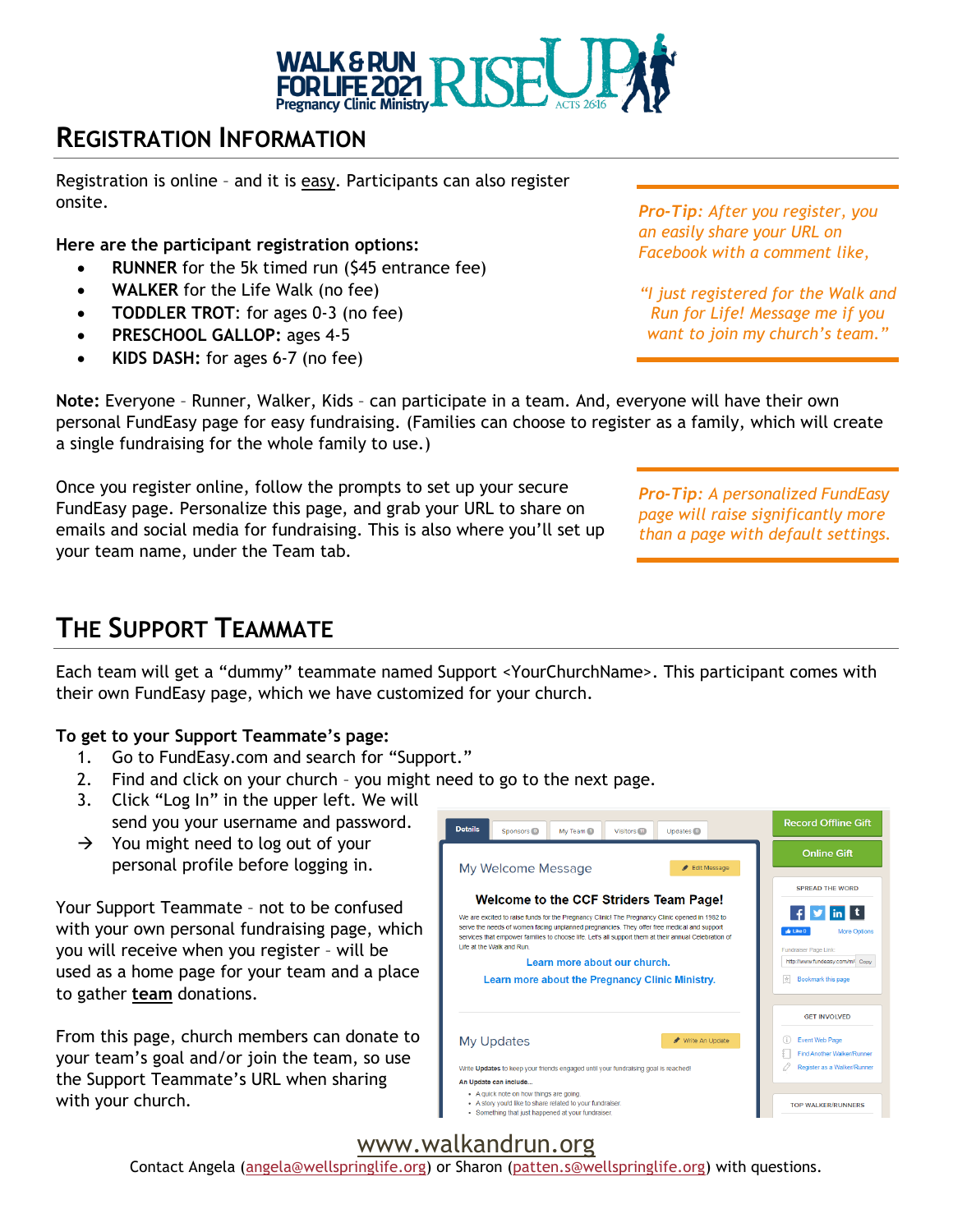

**Other ways to get the most of your Support Teammate:**

- Add **photos** of your church members having Walk and Run fun from previous years
- Modify **the Welcome Message** to reflect your church's relationship with Wellspring Life
- Use **the Update Feature** to share updates with your team ("We are halfway to our goal!" or "So and so just joined the team – we have 20 people now!"). Updates are automatically sent to your teammates.

# **RECRUITMENT IDEAS**

Recruitment might not be as difficult as you think. Many people in your church will be happy to help spread the Good News and make an actual difference in our community.

Here are some ideas to get you started:

- ➔ **Recruit a co-captain and brainstorm with them on how to build your team.** It's always more fun when you can work with someone else.
- ➔ **Prepare your "Pitch":** Be able to explain why joining a Walk and run team and fundraising for Wellspring Life – is important to you, and why people should join. Why are YOU walking for life?
- ➔ **Crowdsource:** Encourage your registered team members to recruit other people *they* know at the church.
- → **Personal Invitation:** Reach out to people in your congregation through email or Facebook, and ask them to join your team.

➔ **Anyone in the church is a potential teammate.** Consider:

- $\square$  small groups  $\Box$  pastors  $\square$  committees  $\square$  Children's Ministry  $\square$  Deacon/Elders  $\Box$  Women's groups □ MOPs  $\Box$  Sunday School classes (kids and adults) Youth group
- ➔ **Be ready for the NOs:** Sometimes, people will just say No. That's ok – our role is simply to offer the opportunity. Be ready to suggest that they make a contribution to your church team instead.

*Pro-Tip: Depending on the size of your church, you can split off into different teams. Small groups can 'compete' against other small groups, or Middle School vs High School. If you do this, make sure that each group has a Captain, and make sure that you let us know so that we can make sure to register your teams appropriately.*